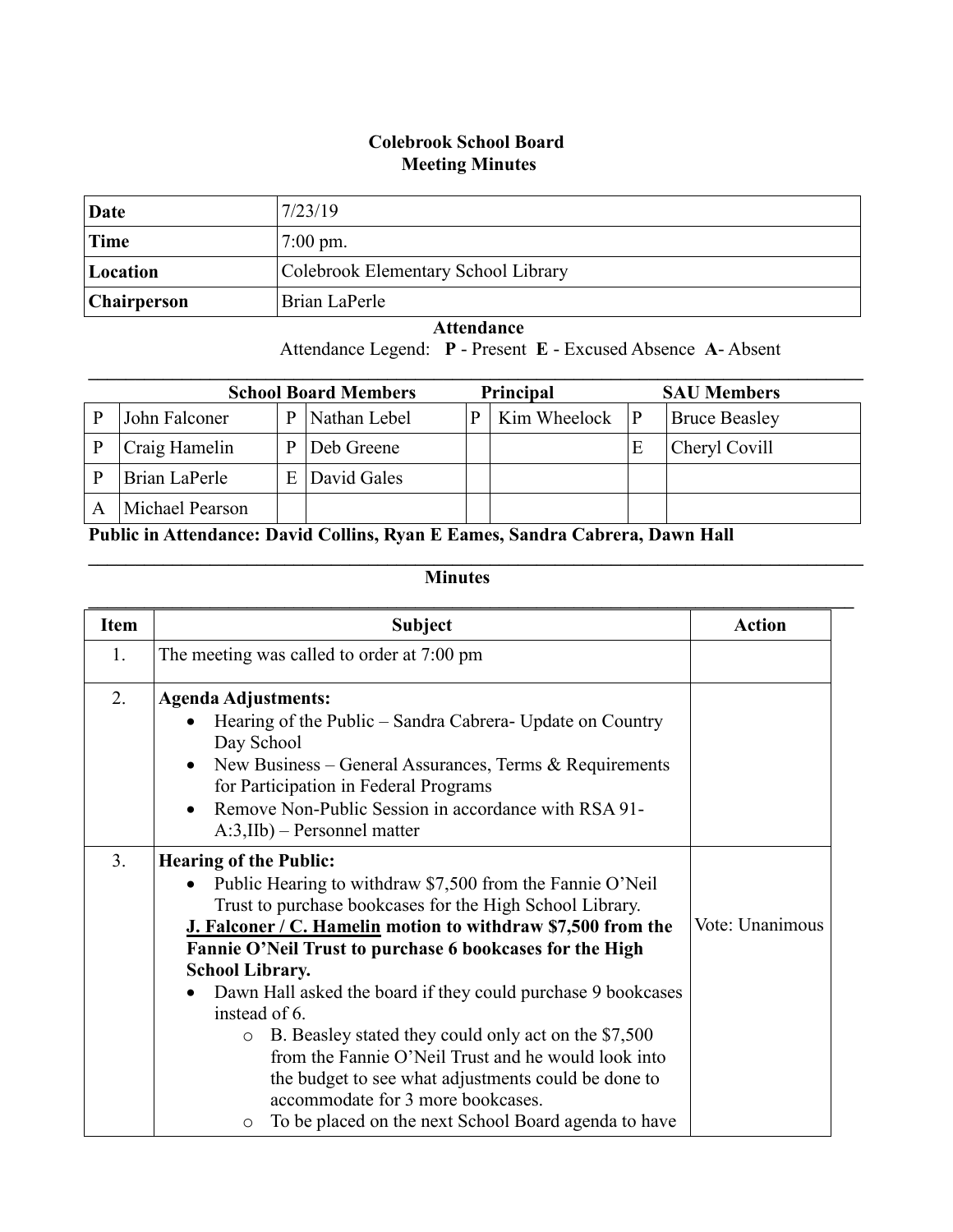|    | a Public Hearing regarding the bookcases.<br>David Collins – Colebrook $250th$ celebration<br>Mr. Collins explained there will be 2 days of activities<br>$\circ$<br>for the $250th$ celebration.<br>Having the Alumni Association maybe doing a tour at<br>$\circ$<br>the CA. Mr. Collins would work with Ryan Eames.<br>Mr. Collins will keep the board informed of any<br>$\circ$<br>activities concerning the use of school property.<br>Sandra Cabrera - Country Day School (update)<br>Ms. Cabresa spoke on how she talked with some<br>$\circ$<br>Vermont Schools and how they are participating within<br>their districts.<br>Country Day School has invited the Colebrook School<br>O<br>Board to visit the school.<br>Next School Board Mtg agenda under Old Business on<br>$\circ$<br>Colebrook Board Members visiting the facility.<br>Ms. Cabresa would like to have parents in the School<br>$\circ$<br>District be aware of the program that the Country Day<br>School offers.                                                                                                |                 |
|----|----------------------------------------------------------------------------------------------------------------------------------------------------------------------------------------------------------------------------------------------------------------------------------------------------------------------------------------------------------------------------------------------------------------------------------------------------------------------------------------------------------------------------------------------------------------------------------------------------------------------------------------------------------------------------------------------------------------------------------------------------------------------------------------------------------------------------------------------------------------------------------------------------------------------------------------------------------------------------------------------------------------------------------------------------------------------------------------------|-----------------|
| 4. | <b>Reading of the Minutes:</b><br>C. Hamelin / D. Greene to approve the minutes of June 18,<br>2019.                                                                                                                                                                                                                                                                                                                                                                                                                                                                                                                                                                                                                                                                                                                                                                                                                                                                                                                                                                                         | Vote: Unanimous |
| 5. | <b>Special Reports:</b><br>Colebrook School Board granted the request for Mr. Eames<br>$30th$ year celebration with a tour at the CA.                                                                                                                                                                                                                                                                                                                                                                                                                                                                                                                                                                                                                                                                                                                                                                                                                                                                                                                                                        |                 |
| 6. | <b>Principal's Report:</b> Kim Wheelock<br>Completed:<br>$\bullet$<br>Distributed a survey to teachers and students to help<br>$\circ$<br>her better understand their perspectives on the<br>transition. From that date she was able to address<br>concerns they had in their initial meeting on 6/10 when<br>she visited Colebrook.<br>Met with Lisbon Principal Jackie Daniels to review<br>$\circ$<br>their K-12 system.<br>Attended the Understanding by Design conference<br>O<br>with other SAU 7 staff on $6/24$ to $6/27$ .<br>Met with Business Administrator regarding budget,<br>$\circ$<br>requisition process and grant procedures.<br>Organized interview committee for new school<br>$\circ$<br>counselor, interviewed, checked references and<br>nominated applicant to Superintendent.<br>Attended board meeting 7/1<br>O<br>Mailed 255 families the transition surveys.<br>$\circ$<br>Coordinated end of term dates and exam dates with<br>$\circ$<br>Canaan and Pittsburg.<br>Met with Littleton Principal Jennifer Carbonneau to<br>$\circ$<br>review their 6-12 system. |                 |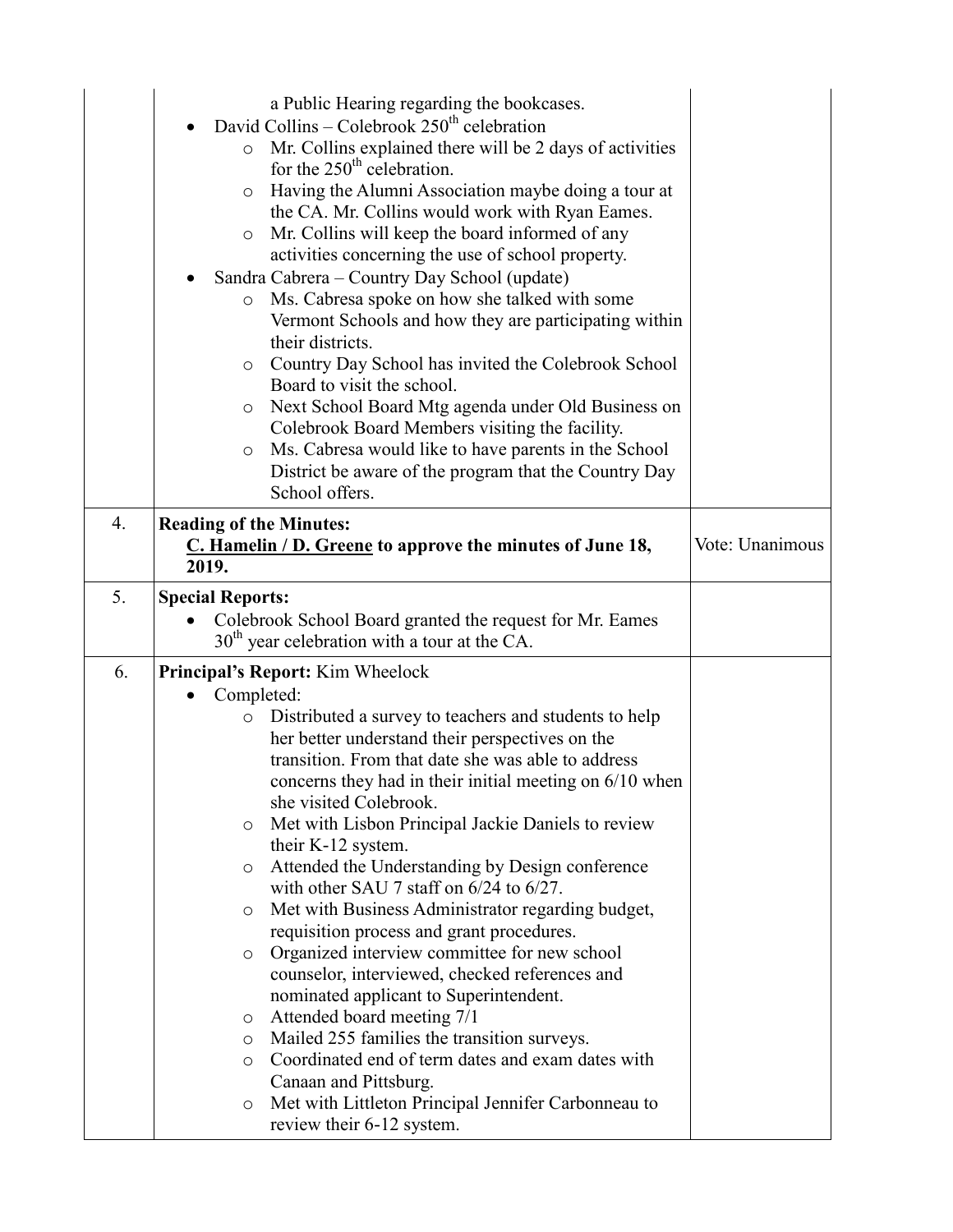| $\circ$                        | Met with Sharon Pearson regarding the one day per                             |  |
|--------------------------------|-------------------------------------------------------------------------------|--|
|                                | week music position.                                                          |  |
| $\circ$                        | Met with Mary Jolles regarding Builder Club, Key                              |  |
|                                | Club, and Kiwanis.                                                            |  |
| O                              | Met with Buddy Trask regarding NHIAA.                                         |  |
| $\circ$                        | Set up meeting dates for staff to discuss transition,                         |  |
|                                | 7/19, /23, 7/24, 7/25, 7/29, 7/30, 7/31, and 8/1.                             |  |
| $\circ$                        | Set up meeting for Student Council to discuss                                 |  |
| $\circ$                        | transition, $8/1$ .<br>Met with Business Administrator, Abby Group, and Jen   |  |
|                                | Mathieu regarding Nutrition Grant.                                            |  |
| In Process:                    |                                                                               |  |
| $\circ$                        | Reviewing and analyzing staff, student, and parent                            |  |
|                                | survey data for prioritizing concerns.                                        |  |
| $\circ$                        | Meeting with staff and students.                                              |  |
| $\circ$                        | Reviewing and consolidating student & faculty                                 |  |
|                                | handbooks for necessary updates.                                              |  |
| $\circ$                        | Reviewing emergency plans and crisis management                               |  |
|                                | plans.                                                                        |  |
| $\circ$                        | Reviewing SAU 7 district-wide policies and Colebrook                          |  |
|                                | School local policies.                                                        |  |
| $\circ$                        | Planning teacher in-service day.                                              |  |
| Upcoming:                      |                                                                               |  |
| $\circ$                        | Paraprofessional educator interview 7/23.                                     |  |
| $\circ$                        | Special educator interviews 7/24.                                             |  |
| $\circ$                        | Staff welcome back letter and opening day agenda.                             |  |
| $\circ$                        | Parents introduction letter and pre-school opening                            |  |
|                                | welcome date/parent club.                                                     |  |
| $\circ$                        | NHIAA principal training 8/15.                                                |  |
| $\circ$                        | CPI training on $8/21$ & $8/23$ .                                             |  |
| $\circ$                        | Teacher in-service for 8/26.                                                  |  |
| $\circ$                        | Student first day of school for students.                                     |  |
|                                | <b>Building &amp; Grounds</b>                                                 |  |
| O                              | <b>Summer Maintenance</b>                                                     |  |
|                                | $\triangleleft$ Custodians are hard at work moving, waxing,                   |  |
|                                | painting, and mowing.                                                         |  |
| $\circ$                        | <b>Renovation Project</b><br>$\triangle$ Renovations are coming along nicely. |  |
|                                | <b>Student Enrollment:</b>                                                    |  |
| O                              | There are 5 new registrations (2 PreK, 1 K, 2 grade 4).                       |  |
| $\circ$                        | There are 2 students withdrawn for home school (grade                         |  |
|                                | 2 & grade 5).                                                                 |  |
| $\circ$                        | As of 7/18/19 total enrollment is 338.                                        |  |
|                                | $\div$ PreK – 8 = 215                                                         |  |
|                                | $\div$ 9 -12 = 98 + 15 (12 from Canaan, 3 from                                |  |
|                                | Pittsburg for semester 1 courses).                                            |  |
| <b>Student Council Report:</b> |                                                                               |  |
| None<br>$\bullet$              |                                                                               |  |
|                                |                                                                               |  |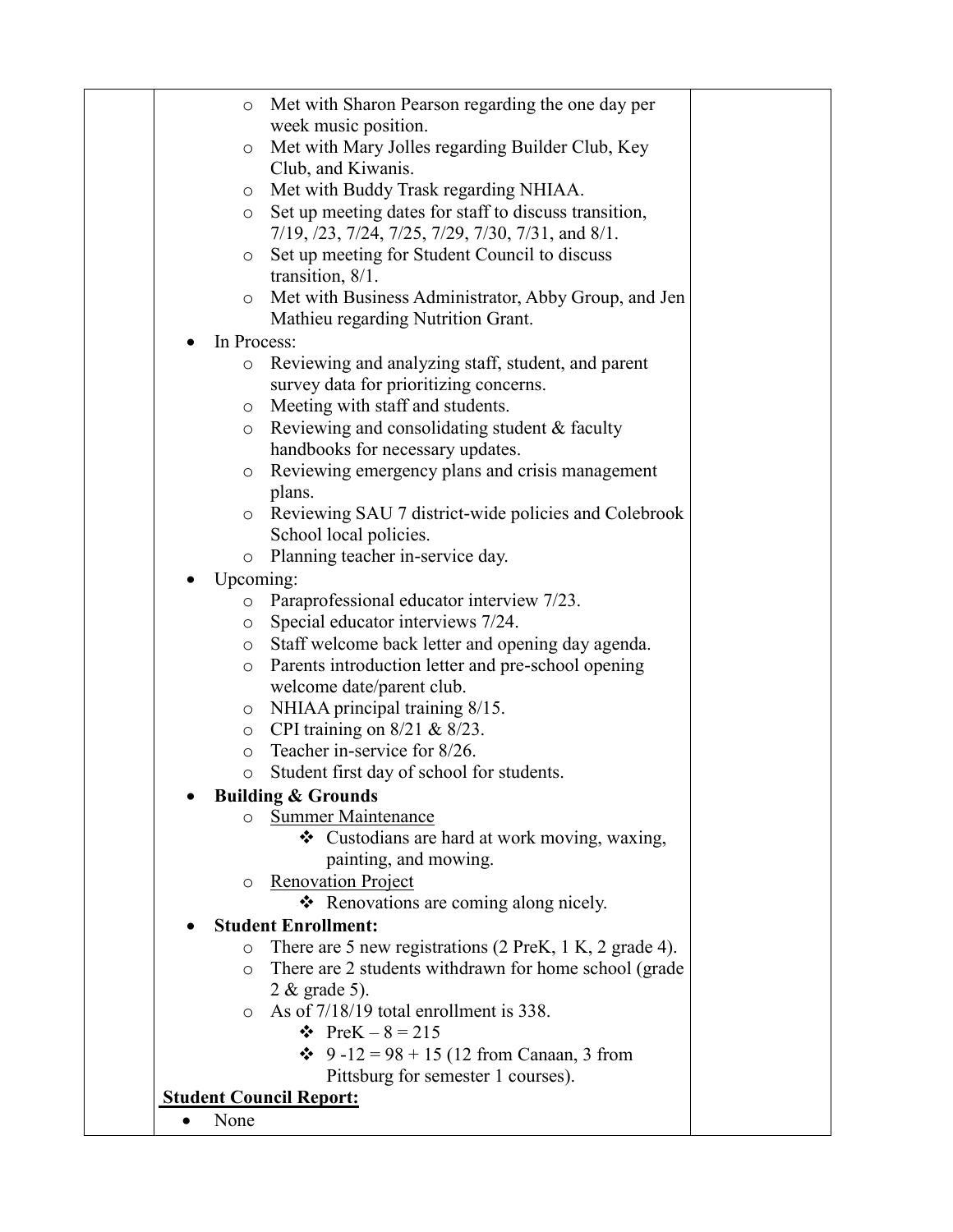| The next collaborative committee meeting is set or 8/1. The<br>committee has obtained an additional year of the grant funding<br>through the North Country Charitable Foundation. The<br>Commissioner of Education from New Hampshire (Frank<br>Edelblut) and his counterpart from Vermont (Dan French) will<br>meet with committee members on 8/15 <sup>th</sup> in Canaan. The<br>expected time for this meeting is about 11:30. One of the items<br>that we will be discussing is their role in formalizing this<br>committee as an interstate committee.<br>The building project is going well; B. Beasley is excited to get<br>$\bullet$<br>back to the district to see the work that has taken place<br>recently.<br>The staff members that attended the UbD training in Maryland<br>$\bullet$<br>from $6/23^{\text{rd}}$ to $6/26^{\text{th}}$ have reported back the conference went<br>well. Kim Wheelock and Kim Dorman attended as<br>representatives for the Colebrook District. They were joined<br>by members from Pittsburg and Stewartstown. The group is<br>tasked with meeting monthly, organizing and Professional<br>Development ideas for all staff and leading the PD within their<br>own building.<br>B. Beasley finished the Innovative Schools Summit in Las<br>$\bullet$<br>Vegas. This was a terrific conference that offered training in 5<br>specific areas. B. Beasley attended to focus on School Culture<br>and Climate as well as Student Discipline. B. Beasley will<br>share some great ideas with the administration and with staff<br>members in the upcoming months.<br>B. Beasley attended the GEAR UP Conference in San<br>$\bullet$<br>Francisco. This opportunity for him and other representatives<br>from Stewartstown cohort to learn new ideas that will support<br>students as they begin to explore college as an option. This<br>specifically impacts students that will be freshmen and<br>sophomores at CA in the fall.<br>The Alice Training took place at the end of the school year and<br>$\bullet$<br>was great. Mark and Dan did a nice job with the ALICE<br>portion of the day while the officers that were in attendance<br>were extremely intense in their portion of the training as well.<br>B. Beasley met with Kim and Colleen regarding the schedule.<br>$\bullet$<br>The first semester is set and it looks like a few minor tweaks<br>will assure the second semester will be worked out as well.<br>8.<br><b>Business Administrator's: Cheryl Covill</b><br>Boiler Section replacement:<br>This past spring one section of the boiler sprung a leak<br>$\circ$<br>and needs to be replaced. The vendor has finally<br>agreed to replace the boiler section at no cost to the<br>district (section only). The district is still responsible | 7. | <b>Superintendent's Report: Bruce Beasley</b>         |  |
|-----------------------------------------------------------------------------------------------------------------------------------------------------------------------------------------------------------------------------------------------------------------------------------------------------------------------------------------------------------------------------------------------------------------------------------------------------------------------------------------------------------------------------------------------------------------------------------------------------------------------------------------------------------------------------------------------------------------------------------------------------------------------------------------------------------------------------------------------------------------------------------------------------------------------------------------------------------------------------------------------------------------------------------------------------------------------------------------------------------------------------------------------------------------------------------------------------------------------------------------------------------------------------------------------------------------------------------------------------------------------------------------------------------------------------------------------------------------------------------------------------------------------------------------------------------------------------------------------------------------------------------------------------------------------------------------------------------------------------------------------------------------------------------------------------------------------------------------------------------------------------------------------------------------------------------------------------------------------------------------------------------------------------------------------------------------------------------------------------------------------------------------------------------------------------------------------------------------------------------------------------------------------------------------------------------------------------------------------------------------------------------------------------------------------------------------------------------------------------------------------------------------------------------------------------------------------------------------------------------------------------------------------------------------------------------------------------------------------------------------------------------------------------------------------------------------|----|-------------------------------------------------------|--|
|                                                                                                                                                                                                                                                                                                                                                                                                                                                                                                                                                                                                                                                                                                                                                                                                                                                                                                                                                                                                                                                                                                                                                                                                                                                                                                                                                                                                                                                                                                                                                                                                                                                                                                                                                                                                                                                                                                                                                                                                                                                                                                                                                                                                                                                                                                                                                                                                                                                                                                                                                                                                                                                                                                                                                                                                                 |    |                                                       |  |
|                                                                                                                                                                                                                                                                                                                                                                                                                                                                                                                                                                                                                                                                                                                                                                                                                                                                                                                                                                                                                                                                                                                                                                                                                                                                                                                                                                                                                                                                                                                                                                                                                                                                                                                                                                                                                                                                                                                                                                                                                                                                                                                                                                                                                                                                                                                                                                                                                                                                                                                                                                                                                                                                                                                                                                                                                 |    |                                                       |  |
|                                                                                                                                                                                                                                                                                                                                                                                                                                                                                                                                                                                                                                                                                                                                                                                                                                                                                                                                                                                                                                                                                                                                                                                                                                                                                                                                                                                                                                                                                                                                                                                                                                                                                                                                                                                                                                                                                                                                                                                                                                                                                                                                                                                                                                                                                                                                                                                                                                                                                                                                                                                                                                                                                                                                                                                                                 |    |                                                       |  |
|                                                                                                                                                                                                                                                                                                                                                                                                                                                                                                                                                                                                                                                                                                                                                                                                                                                                                                                                                                                                                                                                                                                                                                                                                                                                                                                                                                                                                                                                                                                                                                                                                                                                                                                                                                                                                                                                                                                                                                                                                                                                                                                                                                                                                                                                                                                                                                                                                                                                                                                                                                                                                                                                                                                                                                                                                 |    |                                                       |  |
|                                                                                                                                                                                                                                                                                                                                                                                                                                                                                                                                                                                                                                                                                                                                                                                                                                                                                                                                                                                                                                                                                                                                                                                                                                                                                                                                                                                                                                                                                                                                                                                                                                                                                                                                                                                                                                                                                                                                                                                                                                                                                                                                                                                                                                                                                                                                                                                                                                                                                                                                                                                                                                                                                                                                                                                                                 |    |                                                       |  |
|                                                                                                                                                                                                                                                                                                                                                                                                                                                                                                                                                                                                                                                                                                                                                                                                                                                                                                                                                                                                                                                                                                                                                                                                                                                                                                                                                                                                                                                                                                                                                                                                                                                                                                                                                                                                                                                                                                                                                                                                                                                                                                                                                                                                                                                                                                                                                                                                                                                                                                                                                                                                                                                                                                                                                                                                                 |    |                                                       |  |
|                                                                                                                                                                                                                                                                                                                                                                                                                                                                                                                                                                                                                                                                                                                                                                                                                                                                                                                                                                                                                                                                                                                                                                                                                                                                                                                                                                                                                                                                                                                                                                                                                                                                                                                                                                                                                                                                                                                                                                                                                                                                                                                                                                                                                                                                                                                                                                                                                                                                                                                                                                                                                                                                                                                                                                                                                 |    |                                                       |  |
|                                                                                                                                                                                                                                                                                                                                                                                                                                                                                                                                                                                                                                                                                                                                                                                                                                                                                                                                                                                                                                                                                                                                                                                                                                                                                                                                                                                                                                                                                                                                                                                                                                                                                                                                                                                                                                                                                                                                                                                                                                                                                                                                                                                                                                                                                                                                                                                                                                                                                                                                                                                                                                                                                                                                                                                                                 |    |                                                       |  |
|                                                                                                                                                                                                                                                                                                                                                                                                                                                                                                                                                                                                                                                                                                                                                                                                                                                                                                                                                                                                                                                                                                                                                                                                                                                                                                                                                                                                                                                                                                                                                                                                                                                                                                                                                                                                                                                                                                                                                                                                                                                                                                                                                                                                                                                                                                                                                                                                                                                                                                                                                                                                                                                                                                                                                                                                                 |    |                                                       |  |
|                                                                                                                                                                                                                                                                                                                                                                                                                                                                                                                                                                                                                                                                                                                                                                                                                                                                                                                                                                                                                                                                                                                                                                                                                                                                                                                                                                                                                                                                                                                                                                                                                                                                                                                                                                                                                                                                                                                                                                                                                                                                                                                                                                                                                                                                                                                                                                                                                                                                                                                                                                                                                                                                                                                                                                                                                 |    |                                                       |  |
|                                                                                                                                                                                                                                                                                                                                                                                                                                                                                                                                                                                                                                                                                                                                                                                                                                                                                                                                                                                                                                                                                                                                                                                                                                                                                                                                                                                                                                                                                                                                                                                                                                                                                                                                                                                                                                                                                                                                                                                                                                                                                                                                                                                                                                                                                                                                                                                                                                                                                                                                                                                                                                                                                                                                                                                                                 |    |                                                       |  |
|                                                                                                                                                                                                                                                                                                                                                                                                                                                                                                                                                                                                                                                                                                                                                                                                                                                                                                                                                                                                                                                                                                                                                                                                                                                                                                                                                                                                                                                                                                                                                                                                                                                                                                                                                                                                                                                                                                                                                                                                                                                                                                                                                                                                                                                                                                                                                                                                                                                                                                                                                                                                                                                                                                                                                                                                                 |    |                                                       |  |
|                                                                                                                                                                                                                                                                                                                                                                                                                                                                                                                                                                                                                                                                                                                                                                                                                                                                                                                                                                                                                                                                                                                                                                                                                                                                                                                                                                                                                                                                                                                                                                                                                                                                                                                                                                                                                                                                                                                                                                                                                                                                                                                                                                                                                                                                                                                                                                                                                                                                                                                                                                                                                                                                                                                                                                                                                 |    |                                                       |  |
|                                                                                                                                                                                                                                                                                                                                                                                                                                                                                                                                                                                                                                                                                                                                                                                                                                                                                                                                                                                                                                                                                                                                                                                                                                                                                                                                                                                                                                                                                                                                                                                                                                                                                                                                                                                                                                                                                                                                                                                                                                                                                                                                                                                                                                                                                                                                                                                                                                                                                                                                                                                                                                                                                                                                                                                                                 |    |                                                       |  |
|                                                                                                                                                                                                                                                                                                                                                                                                                                                                                                                                                                                                                                                                                                                                                                                                                                                                                                                                                                                                                                                                                                                                                                                                                                                                                                                                                                                                                                                                                                                                                                                                                                                                                                                                                                                                                                                                                                                                                                                                                                                                                                                                                                                                                                                                                                                                                                                                                                                                                                                                                                                                                                                                                                                                                                                                                 |    |                                                       |  |
|                                                                                                                                                                                                                                                                                                                                                                                                                                                                                                                                                                                                                                                                                                                                                                                                                                                                                                                                                                                                                                                                                                                                                                                                                                                                                                                                                                                                                                                                                                                                                                                                                                                                                                                                                                                                                                                                                                                                                                                                                                                                                                                                                                                                                                                                                                                                                                                                                                                                                                                                                                                                                                                                                                                                                                                                                 |    |                                                       |  |
|                                                                                                                                                                                                                                                                                                                                                                                                                                                                                                                                                                                                                                                                                                                                                                                                                                                                                                                                                                                                                                                                                                                                                                                                                                                                                                                                                                                                                                                                                                                                                                                                                                                                                                                                                                                                                                                                                                                                                                                                                                                                                                                                                                                                                                                                                                                                                                                                                                                                                                                                                                                                                                                                                                                                                                                                                 |    |                                                       |  |
|                                                                                                                                                                                                                                                                                                                                                                                                                                                                                                                                                                                                                                                                                                                                                                                                                                                                                                                                                                                                                                                                                                                                                                                                                                                                                                                                                                                                                                                                                                                                                                                                                                                                                                                                                                                                                                                                                                                                                                                                                                                                                                                                                                                                                                                                                                                                                                                                                                                                                                                                                                                                                                                                                                                                                                                                                 |    |                                                       |  |
|                                                                                                                                                                                                                                                                                                                                                                                                                                                                                                                                                                                                                                                                                                                                                                                                                                                                                                                                                                                                                                                                                                                                                                                                                                                                                                                                                                                                                                                                                                                                                                                                                                                                                                                                                                                                                                                                                                                                                                                                                                                                                                                                                                                                                                                                                                                                                                                                                                                                                                                                                                                                                                                                                                                                                                                                                 |    |                                                       |  |
|                                                                                                                                                                                                                                                                                                                                                                                                                                                                                                                                                                                                                                                                                                                                                                                                                                                                                                                                                                                                                                                                                                                                                                                                                                                                                                                                                                                                                                                                                                                                                                                                                                                                                                                                                                                                                                                                                                                                                                                                                                                                                                                                                                                                                                                                                                                                                                                                                                                                                                                                                                                                                                                                                                                                                                                                                 |    |                                                       |  |
|                                                                                                                                                                                                                                                                                                                                                                                                                                                                                                                                                                                                                                                                                                                                                                                                                                                                                                                                                                                                                                                                                                                                                                                                                                                                                                                                                                                                                                                                                                                                                                                                                                                                                                                                                                                                                                                                                                                                                                                                                                                                                                                                                                                                                                                                                                                                                                                                                                                                                                                                                                                                                                                                                                                                                                                                                 |    |                                                       |  |
|                                                                                                                                                                                                                                                                                                                                                                                                                                                                                                                                                                                                                                                                                                                                                                                                                                                                                                                                                                                                                                                                                                                                                                                                                                                                                                                                                                                                                                                                                                                                                                                                                                                                                                                                                                                                                                                                                                                                                                                                                                                                                                                                                                                                                                                                                                                                                                                                                                                                                                                                                                                                                                                                                                                                                                                                                 |    |                                                       |  |
|                                                                                                                                                                                                                                                                                                                                                                                                                                                                                                                                                                                                                                                                                                                                                                                                                                                                                                                                                                                                                                                                                                                                                                                                                                                                                                                                                                                                                                                                                                                                                                                                                                                                                                                                                                                                                                                                                                                                                                                                                                                                                                                                                                                                                                                                                                                                                                                                                                                                                                                                                                                                                                                                                                                                                                                                                 |    |                                                       |  |
|                                                                                                                                                                                                                                                                                                                                                                                                                                                                                                                                                                                                                                                                                                                                                                                                                                                                                                                                                                                                                                                                                                                                                                                                                                                                                                                                                                                                                                                                                                                                                                                                                                                                                                                                                                                                                                                                                                                                                                                                                                                                                                                                                                                                                                                                                                                                                                                                                                                                                                                                                                                                                                                                                                                                                                                                                 |    |                                                       |  |
|                                                                                                                                                                                                                                                                                                                                                                                                                                                                                                                                                                                                                                                                                                                                                                                                                                                                                                                                                                                                                                                                                                                                                                                                                                                                                                                                                                                                                                                                                                                                                                                                                                                                                                                                                                                                                                                                                                                                                                                                                                                                                                                                                                                                                                                                                                                                                                                                                                                                                                                                                                                                                                                                                                                                                                                                                 |    |                                                       |  |
|                                                                                                                                                                                                                                                                                                                                                                                                                                                                                                                                                                                                                                                                                                                                                                                                                                                                                                                                                                                                                                                                                                                                                                                                                                                                                                                                                                                                                                                                                                                                                                                                                                                                                                                                                                                                                                                                                                                                                                                                                                                                                                                                                                                                                                                                                                                                                                                                                                                                                                                                                                                                                                                                                                                                                                                                                 |    |                                                       |  |
|                                                                                                                                                                                                                                                                                                                                                                                                                                                                                                                                                                                                                                                                                                                                                                                                                                                                                                                                                                                                                                                                                                                                                                                                                                                                                                                                                                                                                                                                                                                                                                                                                                                                                                                                                                                                                                                                                                                                                                                                                                                                                                                                                                                                                                                                                                                                                                                                                                                                                                                                                                                                                                                                                                                                                                                                                 |    |                                                       |  |
|                                                                                                                                                                                                                                                                                                                                                                                                                                                                                                                                                                                                                                                                                                                                                                                                                                                                                                                                                                                                                                                                                                                                                                                                                                                                                                                                                                                                                                                                                                                                                                                                                                                                                                                                                                                                                                                                                                                                                                                                                                                                                                                                                                                                                                                                                                                                                                                                                                                                                                                                                                                                                                                                                                                                                                                                                 |    |                                                       |  |
|                                                                                                                                                                                                                                                                                                                                                                                                                                                                                                                                                                                                                                                                                                                                                                                                                                                                                                                                                                                                                                                                                                                                                                                                                                                                                                                                                                                                                                                                                                                                                                                                                                                                                                                                                                                                                                                                                                                                                                                                                                                                                                                                                                                                                                                                                                                                                                                                                                                                                                                                                                                                                                                                                                                                                                                                                 |    |                                                       |  |
|                                                                                                                                                                                                                                                                                                                                                                                                                                                                                                                                                                                                                                                                                                                                                                                                                                                                                                                                                                                                                                                                                                                                                                                                                                                                                                                                                                                                                                                                                                                                                                                                                                                                                                                                                                                                                                                                                                                                                                                                                                                                                                                                                                                                                                                                                                                                                                                                                                                                                                                                                                                                                                                                                                                                                                                                                 |    |                                                       |  |
|                                                                                                                                                                                                                                                                                                                                                                                                                                                                                                                                                                                                                                                                                                                                                                                                                                                                                                                                                                                                                                                                                                                                                                                                                                                                                                                                                                                                                                                                                                                                                                                                                                                                                                                                                                                                                                                                                                                                                                                                                                                                                                                                                                                                                                                                                                                                                                                                                                                                                                                                                                                                                                                                                                                                                                                                                 |    |                                                       |  |
|                                                                                                                                                                                                                                                                                                                                                                                                                                                                                                                                                                                                                                                                                                                                                                                                                                                                                                                                                                                                                                                                                                                                                                                                                                                                                                                                                                                                                                                                                                                                                                                                                                                                                                                                                                                                                                                                                                                                                                                                                                                                                                                                                                                                                                                                                                                                                                                                                                                                                                                                                                                                                                                                                                                                                                                                                 |    |                                                       |  |
|                                                                                                                                                                                                                                                                                                                                                                                                                                                                                                                                                                                                                                                                                                                                                                                                                                                                                                                                                                                                                                                                                                                                                                                                                                                                                                                                                                                                                                                                                                                                                                                                                                                                                                                                                                                                                                                                                                                                                                                                                                                                                                                                                                                                                                                                                                                                                                                                                                                                                                                                                                                                                                                                                                                                                                                                                 |    |                                                       |  |
|                                                                                                                                                                                                                                                                                                                                                                                                                                                                                                                                                                                                                                                                                                                                                                                                                                                                                                                                                                                                                                                                                                                                                                                                                                                                                                                                                                                                                                                                                                                                                                                                                                                                                                                                                                                                                                                                                                                                                                                                                                                                                                                                                                                                                                                                                                                                                                                                                                                                                                                                                                                                                                                                                                                                                                                                                 |    |                                                       |  |
|                                                                                                                                                                                                                                                                                                                                                                                                                                                                                                                                                                                                                                                                                                                                                                                                                                                                                                                                                                                                                                                                                                                                                                                                                                                                                                                                                                                                                                                                                                                                                                                                                                                                                                                                                                                                                                                                                                                                                                                                                                                                                                                                                                                                                                                                                                                                                                                                                                                                                                                                                                                                                                                                                                                                                                                                                 |    |                                                       |  |
|                                                                                                                                                                                                                                                                                                                                                                                                                                                                                                                                                                                                                                                                                                                                                                                                                                                                                                                                                                                                                                                                                                                                                                                                                                                                                                                                                                                                                                                                                                                                                                                                                                                                                                                                                                                                                                                                                                                                                                                                                                                                                                                                                                                                                                                                                                                                                                                                                                                                                                                                                                                                                                                                                                                                                                                                                 |    |                                                       |  |
|                                                                                                                                                                                                                                                                                                                                                                                                                                                                                                                                                                                                                                                                                                                                                                                                                                                                                                                                                                                                                                                                                                                                                                                                                                                                                                                                                                                                                                                                                                                                                                                                                                                                                                                                                                                                                                                                                                                                                                                                                                                                                                                                                                                                                                                                                                                                                                                                                                                                                                                                                                                                                                                                                                                                                                                                                 |    |                                                       |  |
|                                                                                                                                                                                                                                                                                                                                                                                                                                                                                                                                                                                                                                                                                                                                                                                                                                                                                                                                                                                                                                                                                                                                                                                                                                                                                                                                                                                                                                                                                                                                                                                                                                                                                                                                                                                                                                                                                                                                                                                                                                                                                                                                                                                                                                                                                                                                                                                                                                                                                                                                                                                                                                                                                                                                                                                                                 |    |                                                       |  |
|                                                                                                                                                                                                                                                                                                                                                                                                                                                                                                                                                                                                                                                                                                                                                                                                                                                                                                                                                                                                                                                                                                                                                                                                                                                                                                                                                                                                                                                                                                                                                                                                                                                                                                                                                                                                                                                                                                                                                                                                                                                                                                                                                                                                                                                                                                                                                                                                                                                                                                                                                                                                                                                                                                                                                                                                                 |    |                                                       |  |
|                                                                                                                                                                                                                                                                                                                                                                                                                                                                                                                                                                                                                                                                                                                                                                                                                                                                                                                                                                                                                                                                                                                                                                                                                                                                                                                                                                                                                                                                                                                                                                                                                                                                                                                                                                                                                                                                                                                                                                                                                                                                                                                                                                                                                                                                                                                                                                                                                                                                                                                                                                                                                                                                                                                                                                                                                 |    |                                                       |  |
|                                                                                                                                                                                                                                                                                                                                                                                                                                                                                                                                                                                                                                                                                                                                                                                                                                                                                                                                                                                                                                                                                                                                                                                                                                                                                                                                                                                                                                                                                                                                                                                                                                                                                                                                                                                                                                                                                                                                                                                                                                                                                                                                                                                                                                                                                                                                                                                                                                                                                                                                                                                                                                                                                                                                                                                                                 |    |                                                       |  |
|                                                                                                                                                                                                                                                                                                                                                                                                                                                                                                                                                                                                                                                                                                                                                                                                                                                                                                                                                                                                                                                                                                                                                                                                                                                                                                                                                                                                                                                                                                                                                                                                                                                                                                                                                                                                                                                                                                                                                                                                                                                                                                                                                                                                                                                                                                                                                                                                                                                                                                                                                                                                                                                                                                                                                                                                                 |    |                                                       |  |
|                                                                                                                                                                                                                                                                                                                                                                                                                                                                                                                                                                                                                                                                                                                                                                                                                                                                                                                                                                                                                                                                                                                                                                                                                                                                                                                                                                                                                                                                                                                                                                                                                                                                                                                                                                                                                                                                                                                                                                                                                                                                                                                                                                                                                                                                                                                                                                                                                                                                                                                                                                                                                                                                                                                                                                                                                 |    |                                                       |  |
|                                                                                                                                                                                                                                                                                                                                                                                                                                                                                                                                                                                                                                                                                                                                                                                                                                                                                                                                                                                                                                                                                                                                                                                                                                                                                                                                                                                                                                                                                                                                                                                                                                                                                                                                                                                                                                                                                                                                                                                                                                                                                                                                                                                                                                                                                                                                                                                                                                                                                                                                                                                                                                                                                                                                                                                                                 |    |                                                       |  |
|                                                                                                                                                                                                                                                                                                                                                                                                                                                                                                                                                                                                                                                                                                                                                                                                                                                                                                                                                                                                                                                                                                                                                                                                                                                                                                                                                                                                                                                                                                                                                                                                                                                                                                                                                                                                                                                                                                                                                                                                                                                                                                                                                                                                                                                                                                                                                                                                                                                                                                                                                                                                                                                                                                                                                                                                                 |    |                                                       |  |
|                                                                                                                                                                                                                                                                                                                                                                                                                                                                                                                                                                                                                                                                                                                                                                                                                                                                                                                                                                                                                                                                                                                                                                                                                                                                                                                                                                                                                                                                                                                                                                                                                                                                                                                                                                                                                                                                                                                                                                                                                                                                                                                                                                                                                                                                                                                                                                                                                                                                                                                                                                                                                                                                                                                                                                                                                 |    | for the labor and minor materials. Quotes from Daniel |  |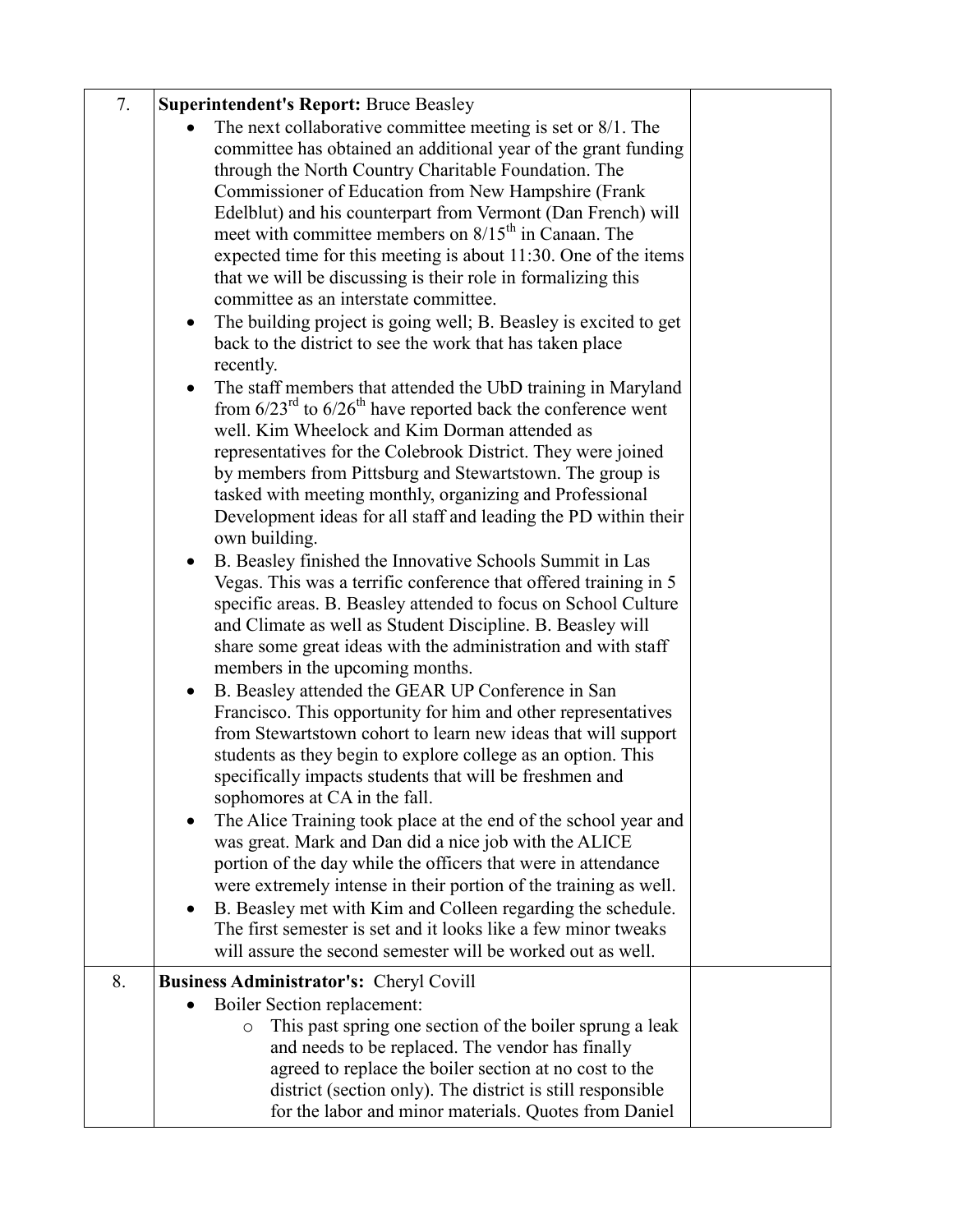| Hebert with a couple of options:                                                 |                  |  |
|----------------------------------------------------------------------------------|------------------|--|
| $\div$ #1 – replace the section only \$3,954.                                    |                  |  |
| $\div$ #2 – replace the section and install Return                               |                  |  |
| Temperature Stabilization (RTS) tubes in both                                    |                  |  |
| Boiler $1 \& 2$ to prevent the cold-water shock at                               |                  |  |
| a cost of \$9,812.                                                               |                  |  |
| $\div$ #3 – Injection system \$18,212.                                           |                  |  |
| $\div$ Option #2 should take care of the issues we                               |                  |  |
| seem to experience with these units. We could                                    |                  |  |
| use the Building Expendable Trust Funds for                                      |                  |  |
| the purpose. Public hearing could be held at the                                 |                  |  |
| next board mtg. on 8/6.                                                          |                  |  |
| D. Greene / N. Lebel motion to go with Option #2 and use the                     | 3 Yes            |  |
| funds from the Building Expendable Trust Funds for this                          | 1 abstained (JF) |  |
| purpose.                                                                         |                  |  |
| <b>Authorization to award bids:</b>                                              |                  |  |
| General Supplies should be at a minimum this year.<br>$\circ$                    |                  |  |
| The largest items are copy paper and toner which we                              |                  |  |
| general award to the lowest bidder. Would you                                    |                  |  |
| authorize B. Beasley and C. Covill to award the bids<br>once received.           |                  |  |
| C. Hamelin / D. Greene motion to authorize B. Beasley and                        | Vote: Unanimous  |  |
| C. Covill to award the bids to the lowest bidder for copy paper                  |                  |  |
| and toner.                                                                       |                  |  |
| <b>Food Service Costs:</b>                                                       |                  |  |
| Based on the DOE formula determining meal cost<br>$\circ$                        |                  |  |
| compliance, our SAU weighted expense average price                               |                  |  |
| per meal is \$2.78. The 2019-2020 weighted average                               |                  |  |
| price requirements is \$2.65 /meal.                                              |                  |  |
| ❖ Current Cost:                                                                  |                  |  |
| Grades PK - 5 \$2.65                                                             |                  |  |
| Grades $6 - 12$ \$2.90<br>٠                                                      |                  |  |
| Adults<br>\$3.85                                                                 |                  |  |
| Based on the current proposed budget the district will<br>O                      |                  |  |
| be contributing \$27,833 toward the food service                                 |                  |  |
| program based on the current pricing.                                            |                  |  |
| C. Covill recommends increasing \$0.05 per meal.<br>$\circ$                      |                  |  |
| $\div$ New prices with \$0.05 increase                                           |                  |  |
| Grades $PK-5$ \$2.70                                                             |                  |  |
| Grades $6 - 12$ \$2.95                                                           |                  |  |
| Adults<br>\$3.90                                                                 | Vote: Unanimous  |  |
| <b>J. Falconer / C. Hamelin motion to increase the price per meal</b><br>\$0.05. |                  |  |
| <b>Fuel Oil and Propane Bids: (last year)</b>                                    |                  |  |
| \$2.429 / for fuel oil Tanker Truck – CES<br>$\circ$                             |                  |  |
| $$2.529 /$ gallon fuel oil Tech Ed – SAU<br>O                                    |                  |  |
| $$1.279 /$ gallon for propane – CA<br>$\circ$                                    |                  |  |
| \$1.919 / gallon for propane - Kitchen<br>$\circ$                                |                  |  |
|                                                                                  |                  |  |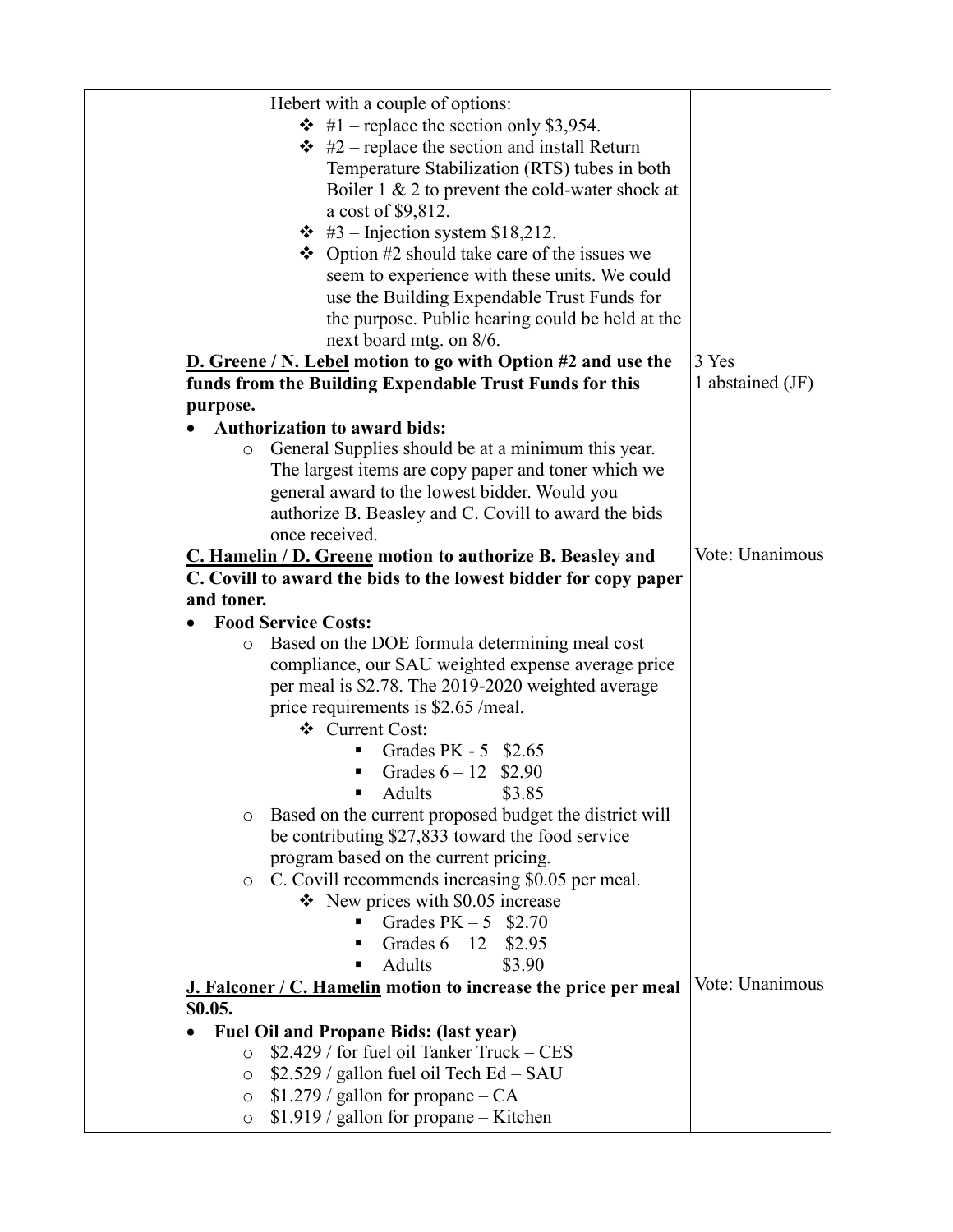| <b>↓</b> Budgeted $@2.80$ / per gallon for fuel oil.                                                                  |                 |
|-----------------------------------------------------------------------------------------------------------------------|-----------------|
| Bids for 2019-2020:<br>$\circ$                                                                                        |                 |
| $\blacksquare$ C. N. Brown                                                                                            |                 |
| Propane - \$1.235                                                                                                     |                 |
| Fuel Oil – Tanker - \$2.159                                                                                           |                 |
| Fuel Oil – Deliver Truck - \$2.259                                                                                    |                 |
| C. Bean Transport                                                                                                     |                 |
| Propane - \$1.239                                                                                                     |                 |
| Propane – Kitchen - \$1.499                                                                                           |                 |
| Fuel Oil – Tanker - \$2.249                                                                                           |                 |
| Fuel Oil – Deliver Truck - \$2.299                                                                                    |                 |
| J. Falconer / N. Lebel motion to award the #2 Fuel Oil to C. N.                                                       | Vote: Unanimous |
| Brown at \$2.159 Tanker and \$2.259 Deliver Truck.                                                                    |                 |
| J. Falconer / D. Greene motion to award the Propane to C.                                                             | Vote: Unanimous |
| Bean Transport at \$1.239 and \$1.499 Kitchen.                                                                        |                 |
| <b>Consolidated Agreement on IDEA Funds: (Removed)</b>                                                                |                 |
| Kindergarten Staff open house                                                                                         |                 |
| o Last year Dan started doing a kindergarten camp in the                                                              |                 |
| summer for a couple of days to get the kindergarten                                                                   |                 |
| children transitioned into the school before everyone                                                                 |                 |
| else came. Dan wrote a grant for this, however, grants                                                                |                 |
| were not utilized to cover this coming school year, due                                                               |                 |
| to timing. C. Covill suggests we use professional                                                                     |                 |
| development funds for the one day, maximum cost                                                                       |                 |
| would be $$375$ (one day - $$20/hr$ ).                                                                                |                 |
| D. Greene / C. Hamelin motion to use professional                                                                     | Vote: Unanimous |
| Development funds for the one day, maximum cost would be                                                              |                 |
| \$375 (one day - \$20/hr).                                                                                            |                 |
| <b>Food Service</b>                                                                                                   |                 |
| o CES will have a new Head Cook this coming school                                                                    |                 |
| year. He has experience as a chef for the private sector                                                              |                 |
|                                                                                                                       |                 |
|                                                                                                                       |                 |
| (restaurant industry).                                                                                                |                 |
| <b>Update on Renovation Project</b><br>O                                                                              |                 |
| The renovation project is moving forward. According                                                                   |                 |
| to Chris Hebert they are a little behind taping and                                                                   |                 |
| mudding, however, painters are scheduled for next                                                                     |                 |
| week and they are hoping to get back on schedule.                                                                     |                 |
| Flooring has been selected. C. Covill would like to                                                                   |                 |
| revisit removing the asbestos tile. Chris doesn't want to<br>use a floor leveling agent just carpet over the existing |                 |
| tiles. This would mean adding the \$1,800 back into the                                                               |                 |
| product. The funds are available due to other changes                                                                 |                 |
| in the project.                                                                                                       |                 |
| $\div$ Remove tile \$1,800                                                                                            |                 |
| • Move wall in SPED Room \$1,068                                                                                      |                 |
| $\div$ Existing Propane Connectors are \$535.00                                                                       |                 |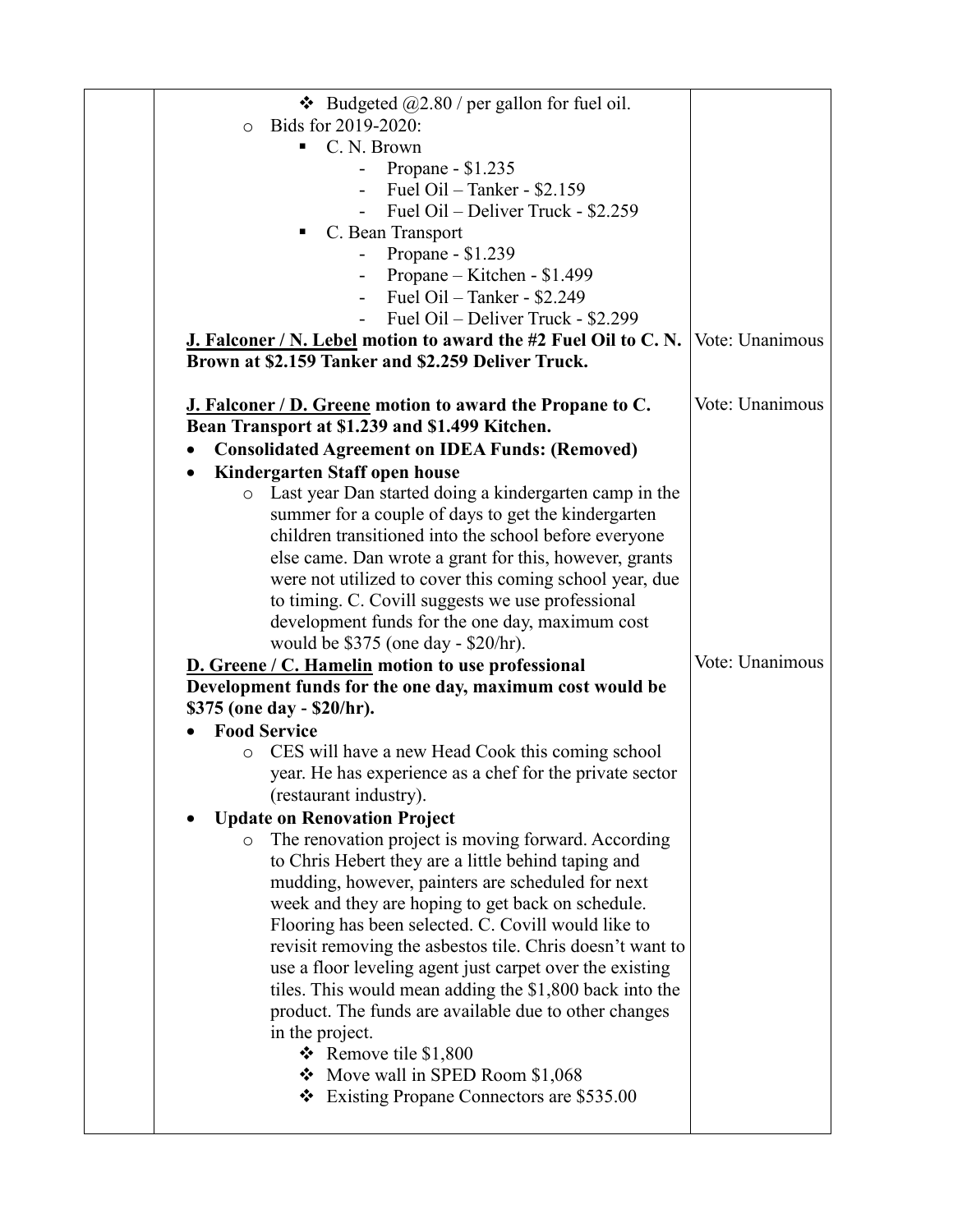|     | $\div$ Health Floor extended rubber matting \$1,034<br>$1,068 + 535 + 1,034 + 1,800 = 4437 + 600$ for (10)<br>$\circ$<br>occupancy Sensors = $$5,037$                                                                                                               |                  |
|-----|---------------------------------------------------------------------------------------------------------------------------------------------------------------------------------------------------------------------------------------------------------------------|------------------|
|     | N. Lebel / D. Greene motion to spend \$5,037 for the all the                                                                                                                                                                                                        | 3 yes            |
|     | change orders.<br><b>Custodial Staff:</b>                                                                                                                                                                                                                           | 1 abstained (JF) |
|     | Receive recognition for their efforts in making the<br>$\circ$<br>transition go as smoothly as possible. They did a<br>phenomenal job working together and they take great<br>pride in the school and want the high school to<br>continue with this tradition.      |                  |
|     | J. Falconer / C. Hamelin motion to give a \$50.00 gift card to<br>the 5 custodian staff for all their hard work.                                                                                                                                                    | Vote: Unanimous  |
| 9.  | <b>NH School Board Association Business: John Falconer</b><br>Keep checking emails for additional information                                                                                                                                                       |                  |
| 10. | Co-Curricular Committee Report: Brian LaPerle<br>None                                                                                                                                                                                                               |                  |
| 11. | <b>Building Committee: Craig Hamelin</b><br>Already discussed                                                                                                                                                                                                       |                  |
| 12. | <b>Policy Committee Report: Deb Greene</b><br>Next meeting is $8/22$ @ 6:00 p.m.                                                                                                                                                                                    |                  |
|     | Finished the (I's Policies)<br>$\bullet$                                                                                                                                                                                                                            |                  |
| 13. | <b>Support Staff Committee Report:</b> Michael Pearson / B. Beasley<br>B. Beasley spoke on an email going around for what people<br>are being paid for training.                                                                                                    |                  |
| 14. | <b>Negotiations Committee Report: John Falconer</b><br>Board to go through the contracts and set a time.                                                                                                                                                            |                  |
| 15. | <b>Curriculum Committee Report: David Gales</b><br>None<br>0                                                                                                                                                                                                        |                  |
| 16. | <b>Technology Committee Report: David Gales</b><br>None                                                                                                                                                                                                             |                  |
| 17. | <b>Regional Committee Report: Brian LaPerle</b><br>None<br>$\bullet$                                                                                                                                                                                                |                  |
| 18. | <b>Unfinished Business:</b><br>None<br>$\bullet$                                                                                                                                                                                                                    |                  |
| 19. | <b>New Business:</b><br>Staffing Update - Additional Time for Staff (room<br>preparation)<br>There are some rooms that are not completed due to<br>$\circ$<br>construction. B. Beasley would like permission to set<br>with the staff members and pay them \$20/hr. |                  |
|     | C. Hamelin / D. Greene motion to give Superintendent                                                                                                                                                                                                                | Vote: Unanimous  |